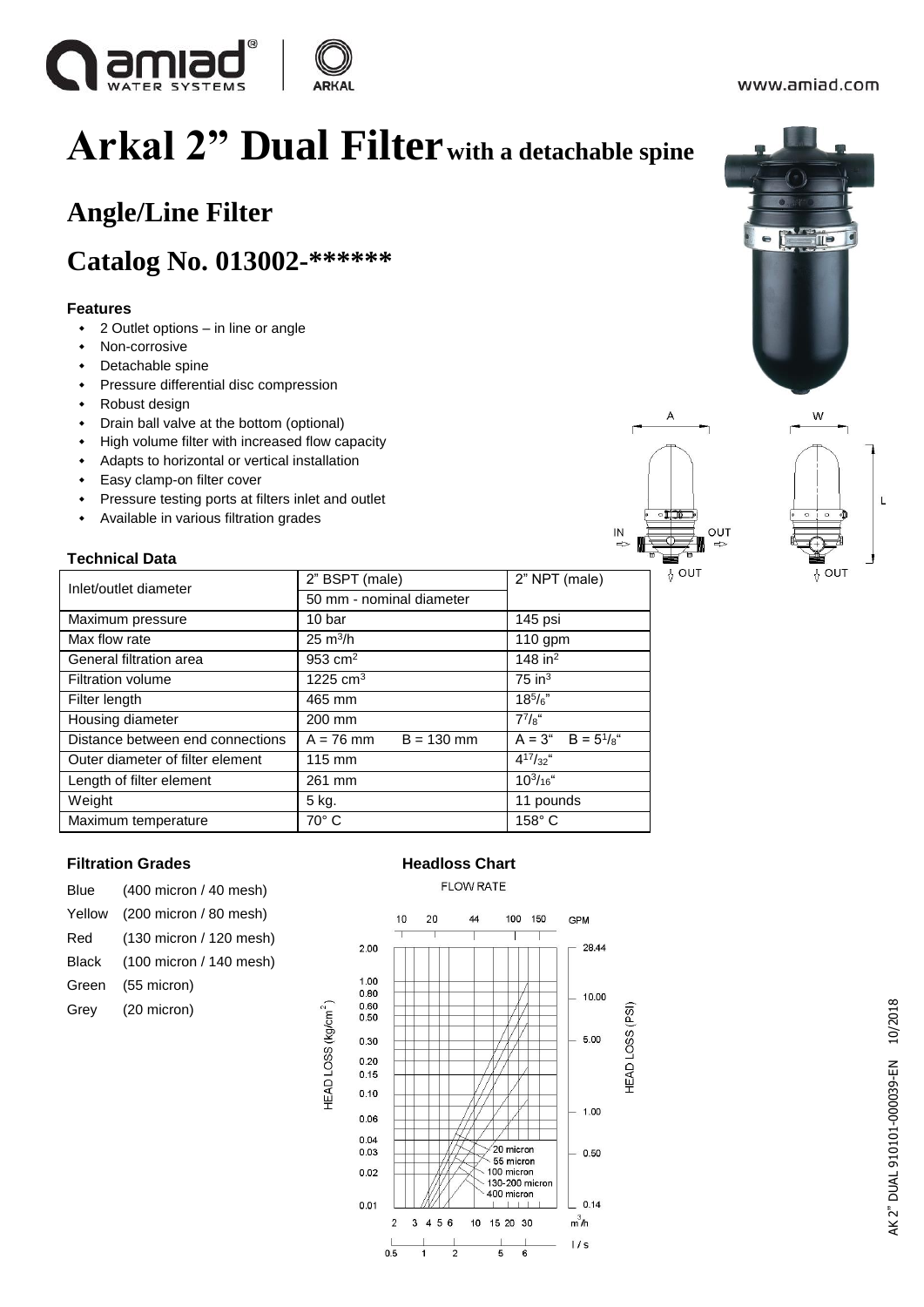

### **Arkal 2" Dual Filter with a detachable spine**

#### **Part List**

| No.            | Cat. No.      | <b>Description</b>                           | <b>Materia</b><br>ls   |
|----------------|---------------|----------------------------------------------|------------------------|
| 1              | 710101-000148 | Gauge port nut (single unit)                 | <b>RPP</b>             |
| 2              | 770104-000045 | Gauge port seal (single unit)                | EPDM                   |
| 3              | 710103-001318 | 2" Cap                                       | <b>RPA</b>             |
| 4              | 780101-000112 | $\overline{\frac{1}{2}}$ " Plug              | PP                     |
| 5              | 770102-000297 | O-ring 2-238                                 | EPDM                   |
| 6              | 710101-000437 | Spine                                        | <b>RPP</b>             |
| $\overline{7}$ | 700101-****** | Disc set                                     | <b>PP</b>              |
| 8              | 710101-000847 | Spine extension                              | <b>PP</b>              |
| 9              | 710101-000434 | Fixing nut                                   | <b>RPP</b>             |
| 10             | 760101-000878 | Fastening bolt                               | $\overline{\text{ss}}$ |
| 11             | 760108-000002 | Clamp                                        | SS                     |
| 12             | 770104-000248 | Cover seal                                   | EPDM                   |
| 13             | 710101-000906 | Filter cover                                 | <b>RPA</b>             |
|                | 710103-000028 | Filter cover with stopper with 1/2" threaded | <b>RPA</b>             |
|                | 710101-000899 | Transparent cover with stopper               | <b>PC</b>              |
| 14             | 730104-000217 | $\frac{1}{2}$ " ball valve (*)               | <b>BRASS</b>           |
| 15             | 700101-****** | Filter element                               |                        |
| 16             | 700190-000063 | Filter body complex BSP                      |                        |
|                | 700190-000064 | Filter body complex NPT                      |                        |



(\*) Optional

#### **Materials**

- RPP REINFORCED POLYPROPYLENE RPA - REINFORCED POLYAMIDE SS - STAINLESS STEEL PP - POLYPROPYLENE
- PC POLYCARBONATE

## Arkal 2" Dual Filter with a detachable spine 013002 [www.irrigationglbal.com](https://www.irrigationglobal.com/contents/en-us/d26_arkal_manual_disc_filters.html)